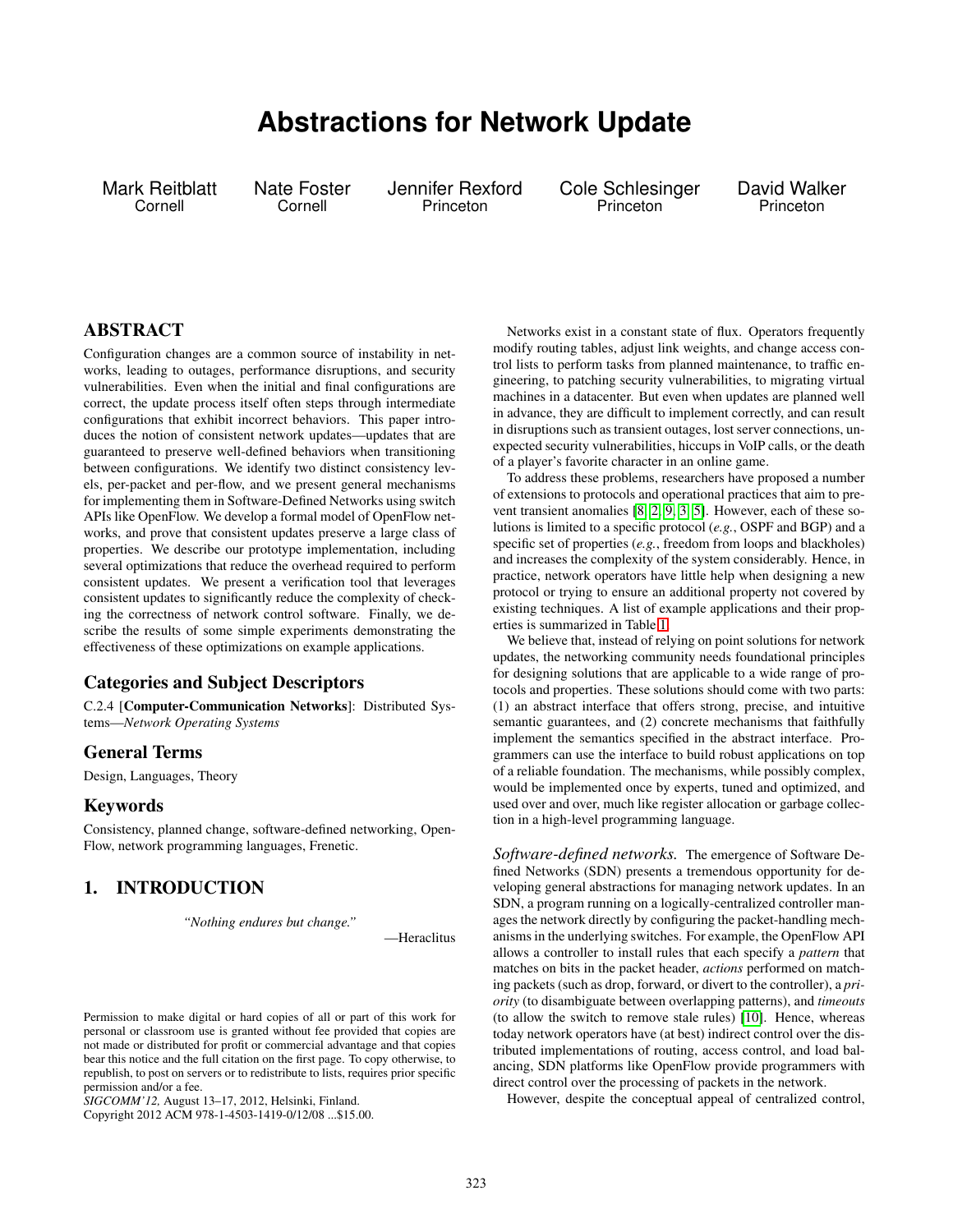| <b>Example Application</b>    | <b>Policy Change</b>                                                      | <b>Desired Property</b> | <b>Practical Implications</b>               |  |
|-------------------------------|---------------------------------------------------------------------------|-------------------------|---------------------------------------------|--|
| Stateless firewall            | Changing access control list No security holes                            |                         | Admitting malicious traffic                 |  |
| Planned maintenance [1, 2, 3] | Shut down a node/link                                                     |                         | No loops/blackholes   Packet/bandwidth loss |  |
| Traffic engineering [1, 3]    | Changing a link weight                                                    |                         | No loops/blackholes   Packet/bandwidth loss |  |
| VM migration [4]              | Move server to new location   No loops/blackholes   Packet/bandwidth loss |                         |                                             |  |
| IGP migration [5]             | Adding route summarization   No loops/blackholes   Packet/bandwidth loss  |                         |                                             |  |
| Traffic monitoring            | Changing traffic partitions                                               | Consistent counts       | Inaccurate measurements                     |  |
| Server load balancing [6, 7]  | Changing load distribution                                                | Connection affinity     | <b>Broken</b> connections                   |  |
| NAT or stateful firewall      | Adding/replacing equipment Connection affinity                            |                         | Outages, broken connections                 |  |

<span id="page-1-0"></span>Table 1: Example changes to network configuration, and the desired update properties.

an OpenFlow network is still a distributed system, with inevitable delays between the switches and the controller. To implement a transition from one configuration to another, programmers must issue a painstaking sequence of low-level install and uninstall commands that work rule by rule and switch by switch. Moreover, to ensure that the network behaves correctly during the transition, they must worry about the properties of every possible intermediate state during the update, and the effects on any packets already in flight through the network. This often results in a combinatorial explosion of possible behaviors—too many for a programmer to manage by hand, even in a small network. A recent study on testing Open-Flow applications shows that programmers often introduce subtle bugs when handling network updates [\[11\]](#page-11-10).

*Our approach.* This paper describes a different alternative. Instead of requiring SDN programmers to implement configuration changes using today's low-level interfaces, our high-level, abstract operations allow the programmer to update the configuration of the entire network in one fell swoop. The libraries implementing these abstractions provide strong semantic guarantees about the observable effects of the global updates, and handle all of the details of transitioning between old and new configurations efficiently.

Our central abstraction is *per-packet consistency*, the guarantee that every packet traversing the network is processed by exactly one consistent global network configuration. When a network update occurs, this guarantee persists: each packet is processed either using the configuration in place prior to the update, or the configuration in place after the update, but never a mixture of the two. Note that this consistency abstraction is *more* powerful than an "atomic" update mechanism that simultaneously updates all switches in the network. Such a simultaneous update could easily catch many packets in flight in the middle of the network, and such packets may wind up traversing a mixture of configurations, causing them to be dropped or sent to the wrong destination. We also introduce *per-flow consistency*, a generalization of per-packet consistency that guarantees all packets in the same flow are processed with the same configuration. This stronger guarantee is needed in applications such as HTTP load balancers, which need to ensure that all packets in the same TCP connection reach the same server replica to avoid breaking connections.

To support these abstractions, we develop several *update mechanisms* that use features commonly available on OpenFlow switches. Our most general mechanism, which enables transition between any two configurations, performs a two-phase update of the rules in the new configuration onto the switches. The other mechanisms are optimizations that achieve better performance under circumstances that arise often in practice. These optimizations transition to new configurations in less time, update fewer switches, or fewer rules.

To analyze our abstractions and mechanisms, we develop a sim-

ple, formal model that captures the essential features of OpenFlow networks. This model allows us to define a class of network properties, called *trace properties*, that characterize the paths individual packets take through the network. The model also allows us to prove a remarkable result: if *any* trace property P holds of a network configuration prior to a per-packet consistent update as well as after the update, then  $P$  also holds continuously throughout the update process. This illustrates the true power of our abstractions: programmers do not need to specify *which* trace properties our system must maintain during an update, because a per-packet consistent update preserves *all* of them! For example, if the old and new configurations are free from forwarding loops, then the network will be loop-free before, during, and after the update. In addition to the proof sketch included in this paper, this result has been formally verified in the Coq proof assistant [\[12\]](#page-11-11).

An important and useful corollary of these observations is that it is possible to take any verification tool that checks trace properties of *static* network configurations and transform it into a tool that checks invariance of trace properties as the network configurations evolve *dynamically*—it suffices to check the static policies before and after the update. We illustrate the utility of this idea concretely by deploying the NuSMV model checker [\[13\]](#page-11-12) to verify invariance of a variety of important trace properties that arise in practice. However, other tools, such as the recently-proposed header space analysis tool [\[14\]](#page-11-13), also benefit from our approach.

*Contributions.* This paper makes the following contributions:

- Update abstractions: We propose per-packet and per-flow consistency as canonical, general abstractions for specifying network updates ([§2,](#page-2-0)[§7\)](#page-8-0).
- Update mechanisms: We describe OpenFlow-compatible implementation mechanisms and several optimizations tailored to common scenarios ([§5,](#page-5-0)[§8\)](#page-9-0).
- Theoretical model: We develop a mathematical model that captures the essential behavior of SDNs, and we prove that the mechanisms correctly implement the abstractions ([§3\)](#page-2-1). We have formalized the model and proved the main theorems in the Coq proof assistant.
- Verification tools: We show how to exploit the power of our abstractions by building a tool for verifying properties of network control programs ([§6\)](#page-7-0).
- Implementation: We describe a prototype implementation on top of the OpenFlow/NOX platform ([§8\)](#page-9-0).
- Experiments: We present results from experiments run on small, but canonical applications that compare the total number of control messages and rule overhead needed to implement updates in each of these applications ([§8\)](#page-9-0).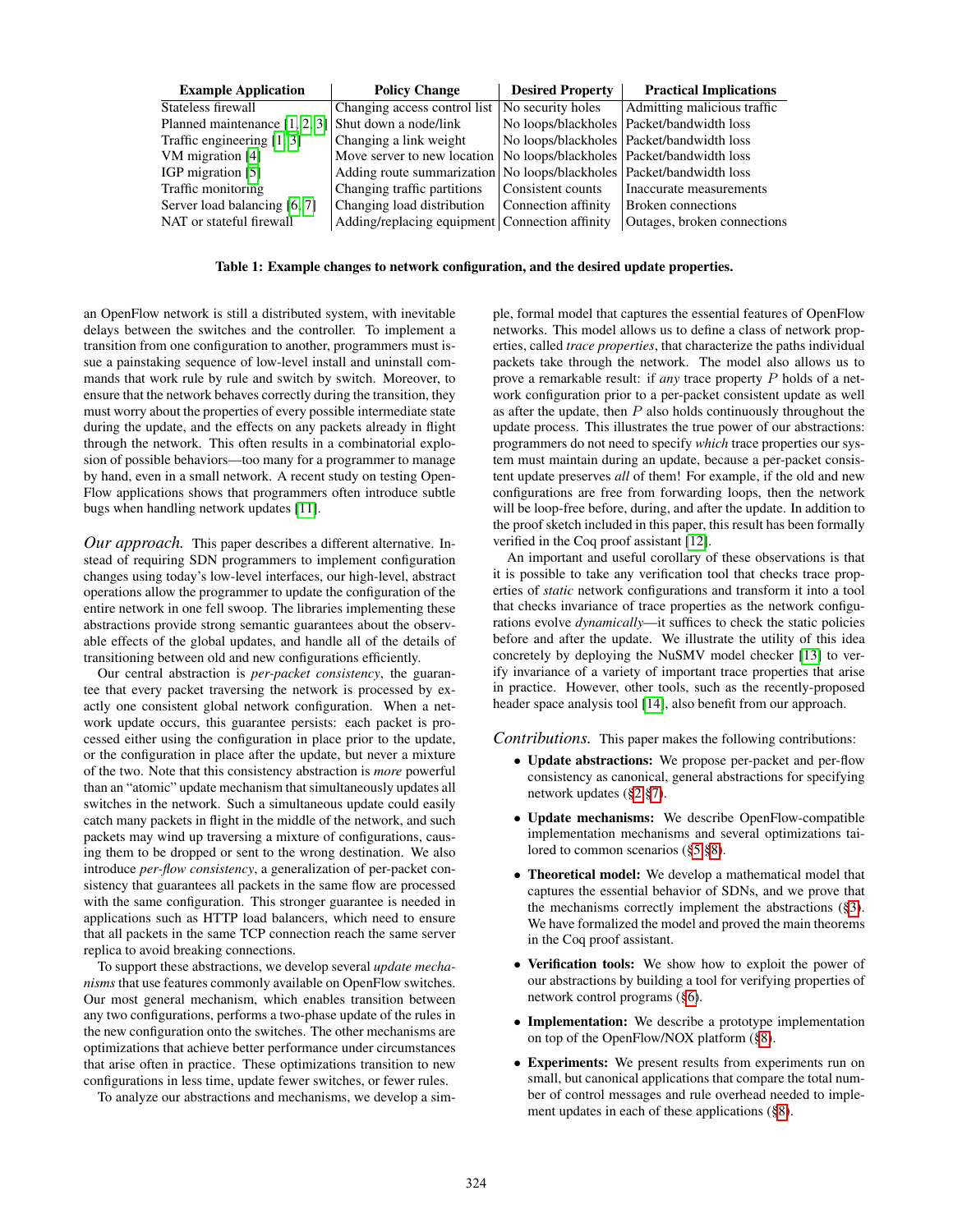

<span id="page-2-2"></span>Figure 1: Access control example.

# <span id="page-2-0"></span>2. EXAMPLE

To illustrate the challenges surrounding network updates, consider an example network with one ingress switch  $I$  and three "filtering" switches  $F_1$ ,  $F_2$ , and  $F_3$ , each sitting between I and the rest of the Internet, as shown on the left side of Figure [1.](#page-2-2) Several classes of traffic are connected to  $I$ : untrustworthy packets from Unknown and Guest hosts, and trustworthy packets from Student and Faculty hosts. At all times, the network should enforce a security policy that denies SSH traffic from untrustworthy hosts, but allows all other traffic to pass through the network unmodified. We assume that any of the filtering switches have the capability to perform the requisite monitoring, blocking, and forwarding.

There are several ways to implement this policy, and depending on the traffic load, one may be better than another. Suppose that initially we configure the switches as shown in the leftmost table in Figure [1:](#page-2-2) switch I sends traffic from U and G hosts to  $F_1$ , from S hosts to  $F_2$ , and from F hosts to  $F_3$ . Switch  $F_1$  monitors (and denies) SSH packets and allows all other packets to pass through, while  $F_2$  and  $F_3$  simply let all packets pass through.

Now, suppose the load shifts, and we need more resources to monitor the untrustworthy traffic. We might reconfigure the network as shown in the table on the right of Figure [1,](#page-2-2) where the task of monitoring traffic from untrustworthy hosts is divided between  $F_1$  and  $F_2$ , and all traffic from trustworthy hosts is forwarded to  $F_3$ . Because we cannot update the network all at once, the individual switches need to be reconfigured one-by-one. However, if we are not careful, making incremental updates to the individual switches can lead to intermediate configurations that violate the intended security policy. For instance, if we start by updating  $F_2$  to deny SSH traffic, we interfere with traffic sent by trustworthy hosts. If, on the other hand, we start by updating switch  $I$  to forward traffic according to the new configuration (sending  $U$  traffic to  $F_1$ ,  $G$  traffic to  $F_2$ , and S and F traffic to  $F_3$ ), then SSH packets from untrustworthy hosts will incorrectly be allowed to pass through the network. There is one valid transition plan:

- 1. Update  $I$  to forward  $S$  traffic to  $F_3$ , while continuing to forward U and G traffic to  $F_1$  and F traffic to  $F_3$ .
- 2. Wait until in-flight packets have been processed by  $F_2$ .
- 3. Update  $F_2$  to deny SSH packets.
- 4. Update I to forward G traffic to  $F_2$ , while continuing to forward U traffic to  $F_1$  and S and F traffic to  $F_3$ .

But finding this ordering and verifying that it behaves correctly requires performing intricate reasoning about a sequence of intermediate configurations—something that is tedious and error-prone, even for this simple example. Even worse, in some examples it is impossible to find an ordering that implements the transition simply by adding one part of the new configuration at a time (*e.g.*, if we swap the roles of  $F_1$  and  $F_3$  while enforcing the intended security policy). In general, more powerful update mechanisms are needed.

We believe that any energy the programmer devotes to navigating this space would be better spent in other ways. The tedious job of finding a safe sequence of commands that implement an update should be factored out, optimized, and reused across many applications. This is the main achievement of this paper. To implement the update using our abstractions, the programmer would simply write:

#### per\_packet\_update(config2)

Here config2 represents the new global network configuration. The per-packet update library analyzes the configuration and topology and selects a suitable mechanism to implement the update. Note that the programmer does not write any tricky code, does not need to consider how to synchronize switch update commands, and does not need to consider the packets in flight across the network. The per\_packet\_update library handles all of the low-level details, and even attempts to select a mechanism that minimizes the cost of implementing the update.

Further, suppose the programmer knows that the security policy holds initially but wants to be sure it is enforced continuously through the update process and also afterwards when config2 is in force. In this case, the programmer can execute another command:

#### ok = verify(config2, topo, pol)

If the boolean ok is true, then the security policy represented by pol holds continuously. If not, the programmer has made a mistake and can work on debugging it. The policy pol itself is expressed in a common specification language called CTL and is verified with the help of a model checker. We supply a library of common network properties such as loop-freeness for use with our system and programmers can write their own custom properties.

To implement the update, the library could use the safe, switchupdate ordering described above. However, in general, it is not always possible to find such an ordering. Nevertheless, one can always achieve a per-packet consistent update using a two-phase update supported by configuration versioning. Intuitively, this universal update mechanism works by stamping every incoming packet with a version number (*e.g.*, stored in a VLAN tag) and modifying every configuration so that it only processes packets with a set version number. To change from one configuration to the next, it first populates the switches in the middle of the network with new configurations guarded by the next version number. Once that is complete, it enables the new configurations by installing rules at the perimeter of the network that stamp packets with that next version number. Though this general mechanism is somewhat heavyweight, our libraries identify and apply lightweight optimizations.

This short example illustrates some of the challenges that arise when implementing a network update with strong semantic guarantees. However, it also shows that all of these complexities can be hidden from the programmer, leaving only the simplest of interfaces for global network update. We believe this simplicity will lead to a more reliable and secure network infrastructure. The following sections describe our approach in more detail.

#### <span id="page-2-1"></span>3. THE NETWORK MODEL

This section presents a simple mathematical model of the essential features of SDNs. This model is defined by a relation that describes the fine-grained, step-by-step execution of a network. We write the relation using the notation  $N \stackrel{us}{\longrightarrow} N'$ , where N is the network at the beginning of an execution,  $N'$  is the network after some number of steps of execution, and us is a list of "observa-tions" that are made during the execution.<sup>[1](#page-2-3)</sup> Intuitively, an observation should be thought of as a message between the controller

<span id="page-2-3"></span><sup>&</sup>lt;sup>1</sup>When a network takes a series of steps and there are no observa-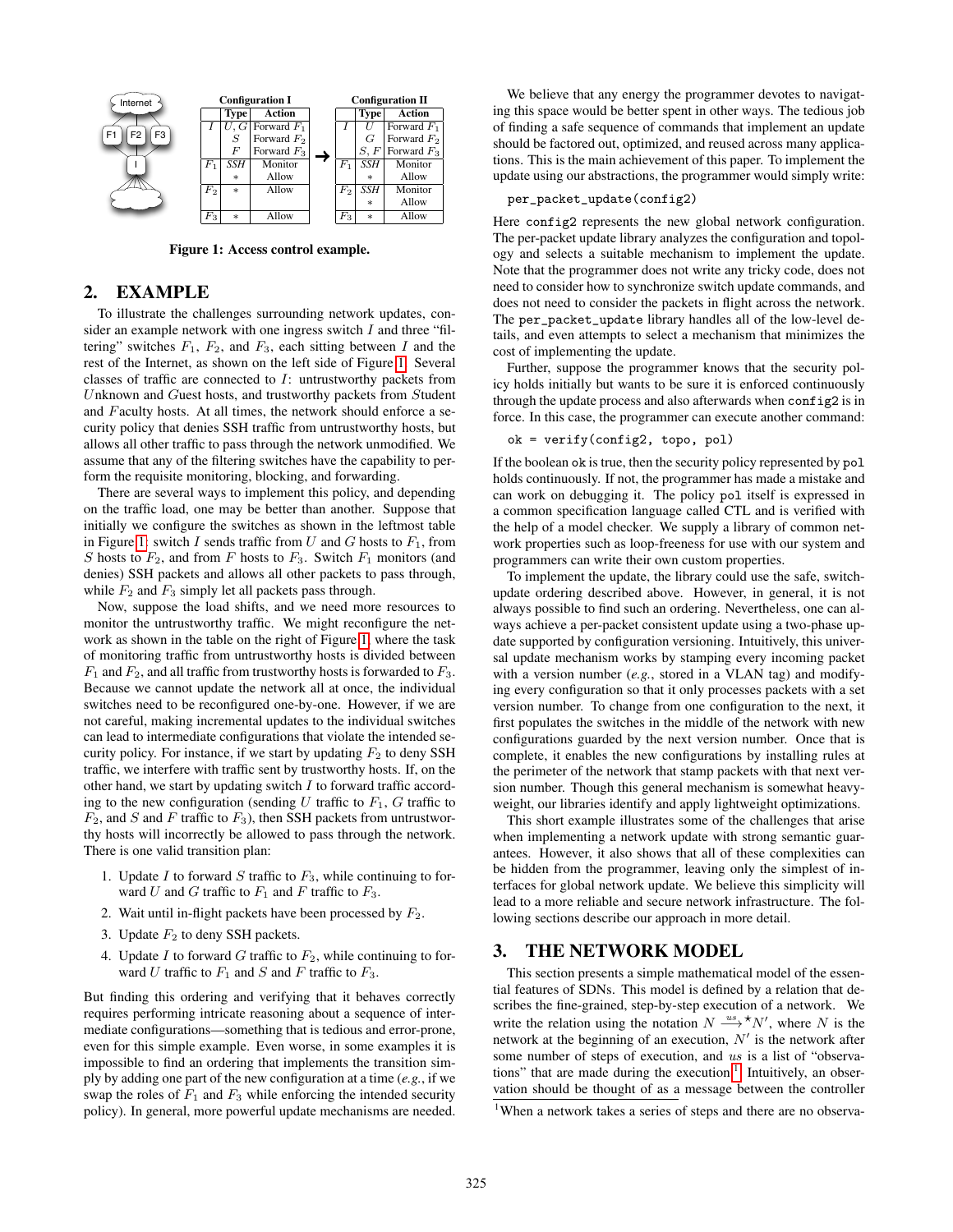| Bit                                                                                                                                    | b ::= 0   1                                         |                                                                         |     |
|----------------------------------------------------------------------------------------------------------------------------------------|-----------------------------------------------------|-------------------------------------------------------------------------|-----|
| Packet                                                                                                                                 | $pk ::= [b_1, ..., b_k]$                            | if $p$ is any port                                                      | (1) |
| Port                                                                                                                                   | $p ::= 1   \cdots   k   Drop   World$               | and $Q(p) = [(pk_1, t_1), (pk_2, t_2), ..., (pk_j, t_j)]$               | (2) |
| located Pkt                                                                                                                            | $lp ::= (p, pk)$                                    | and $G = (S, T)$                                                        | (3) |
| Trade                                                                                                                                  | $t ::= [lp_1, ..., lp_n]$                           | and $S(p, pk_1) = [(p'_1, pk'_1), ..., (p'_k, pk'_k)]$                  | (4) |
| Update                                                                                                                                 | $u \in LocatedPkt \rightarrow LocatedPkt list$      | and $T(p'_i) = p''_i$ , for $i$ from 1 to $k$                           | (5) |
| Switch Func. $S \in LocatedPkt \rightarrow LocatedPkt list$                                                                            | and $q'_1 = 1 + [(p_i, pk_1), ..., (p'_k, pk_k)]$   | (6)                                                                     |     |
| Topology Func. $T \in Port \rightarrow (Part \rightarrow Vect$ and $Q'_0 = override(Q, p \rightarrow [(pk_2, t_2), ..., (pk_j, t_j)])$ | (7)                                                 |                                                                         |     |
| Port Queue                                                                                                                             | $Q \in Port \rightarrow (Packet \times Trace)$ list | and $Q'_1 = override(Q, p''_1 \rightarrow Q(p''_1) + [(pk'_k, t'_1)])$  | (8) |
| Contiguration                                                                                                                          | $C ::= (S, T)$                                      | and $Q'_k = override(Q', p''_k \rightarrow Q(p''_k) + [(pk'_k, t'_1)])$ | (8) |
| Intenvark State                                                                                                                        | $N ::= (Q, C)$                                      | and $Q'_k = override(S, u)$                                             | (9) |

 $\overline{\phantom{a}}$ 

<span id="page-3-0"></span>Figure 2: The network model: (a) syntax and (b) semantics.

and the network. In this paper, we are interested in a single kind of message—a message  $u$  that directs a particular switch in the network to update its forwarding table with some new rules. The formal system could easily be augmented with other kinds of observations, such as topology changes or failures. For the sake of brevity, we elide these features in this paper.

The main purpose of the model is to compute the *traces*, or paths, that a packet takes through a network that is configured in a particular way. These traces in turn define the properties, be they access control or connectivity or others, that a network configuration satisfies. Our end goal is to use this model and the traces it generates to prove that, when we update a network, the properties satisfied by the initial and final configurations are preserved. The rest of this section will make these ideas precise.

*Notation.* We use standard notation for types. In particular, the type  $T_1 \rightarrow T_2$  denotes the set of total functions that take arguments of type  $T_1$  and produce results of type  $T_2$ , while  $T_1 \rightharpoonup T_2$  denotes the set of partial functions from  $T_1$  to  $T_2$ ; the type  $T_1 \times T_2$  denotes the set of pairs with components of type  $T_1$  and  $T_2$ ; and  $T$  list denotes the set of lists with elements of type T.

We also use standard notation to construct tuples:  $(x_1, x_2)$  is a pair of items  $x_1$  and  $x_2$ . For lists, we use the notation  $[x_1, ..., x_n]$ for the list of n elements  $x_1$  through  $x_n$ ,  $\left[ \right]$  for the empty list, and  $xs_1 + xs_2$  for the concatenation of the two lists  $xs_1$  and  $xs_2$ . Notice that if  $x$  is some sort of object, we will typically use  $xs$  as the variable for a list of such objects. For example, we use  $u$  to represent a single update and us to represent a list of updates.

*Basic Structures.* Figure [2\(](#page-3-0)a) defines the syntax of the elements of the network model. A *packet* pk is a sequence of bits, where a *bit* b is either 0 or 1. A *port* p represents a location in the network where packets may be waiting to be processed. We distinguish two kinds of ports: ordinary ports numbered uniquely from 1 to  $k$ , which correspond to the physical input and output ports on switches, and two special ports, Drop and World. Intuitively, packets queued at the Drop port represent packets that have been dropped, while packets queued at the World port represent packets that have been forwarded beyond the confines of the network. Each ordinary port will be located on some switch in the network. However, we will leave the mapping from ports to switches unspecified, as it is not needed for our primary analyses.

*Switch and Topology Functions.* A network is a packet processor that forwards packets and optionally modifies the contents of those packets on each hop. Following Kazemian *et al.* [\[14\]](#page-11-13), we model packet processing as the composition of two simpler behaviors: (1) forwarding a packet across a switch and (2) moving packets from one end of a link to the other end. The *switch function*  $S$  takes a located packet  $lp$  (a pair of a packet and a port) as input and returns a list of located packets as a result. In many applications, a switch function only produces a single located packet, but in applications such as multicast, it may produce several. To drop a packet, a switch function maps the packet to the special Drop port. The *topology function* T maps one port to another if the two ports are connected by a link in the network. Given a topology function T, we define an ordinary port p to be an *ingress port* if for all other ordinary ports p' we have  $T(p') \neq p$ . Similarly, we define an ordinary port p to be an *internal port* if it is not an ingress port.

To ensure that switch and topology functions are reasonable, we impose the following conditions:

- (1) For all packets  $pk$ ,  $S(Drop, pk) = [(Drop, pk)]$  and  $S(World, pk) = [(World, pk)];$
- (2)  $T(Drop) = Drop$  and  $T(World) = World$ ; and
- (3) For all ports  $p$  and packets  $pk$ if  $S(p, pk) = [(p_1, pk_1), ..., (p_k, pk_k)]$  we have  $k \ge 1$ .

Taken together, the first and second conditions state that once a packet is dropped or forwarded beyond the perimeter of the network, it must stay dropped or beyond the perimeter of the network and never return. If our network forwards a packet out to another network and that other network forwards the packet back to us, we treat the return packet as a "fresh" packet—*i.e.*, we do not explicitly model inter-domain forwarding. The third condition states that applying the forwarding function to a port and a packet must produce at least one packet. This third condition means that the network

tions (*i.e.,* no updates happen), we omit the list above the arrow, writing  $N \longrightarrow^* N'$  instead.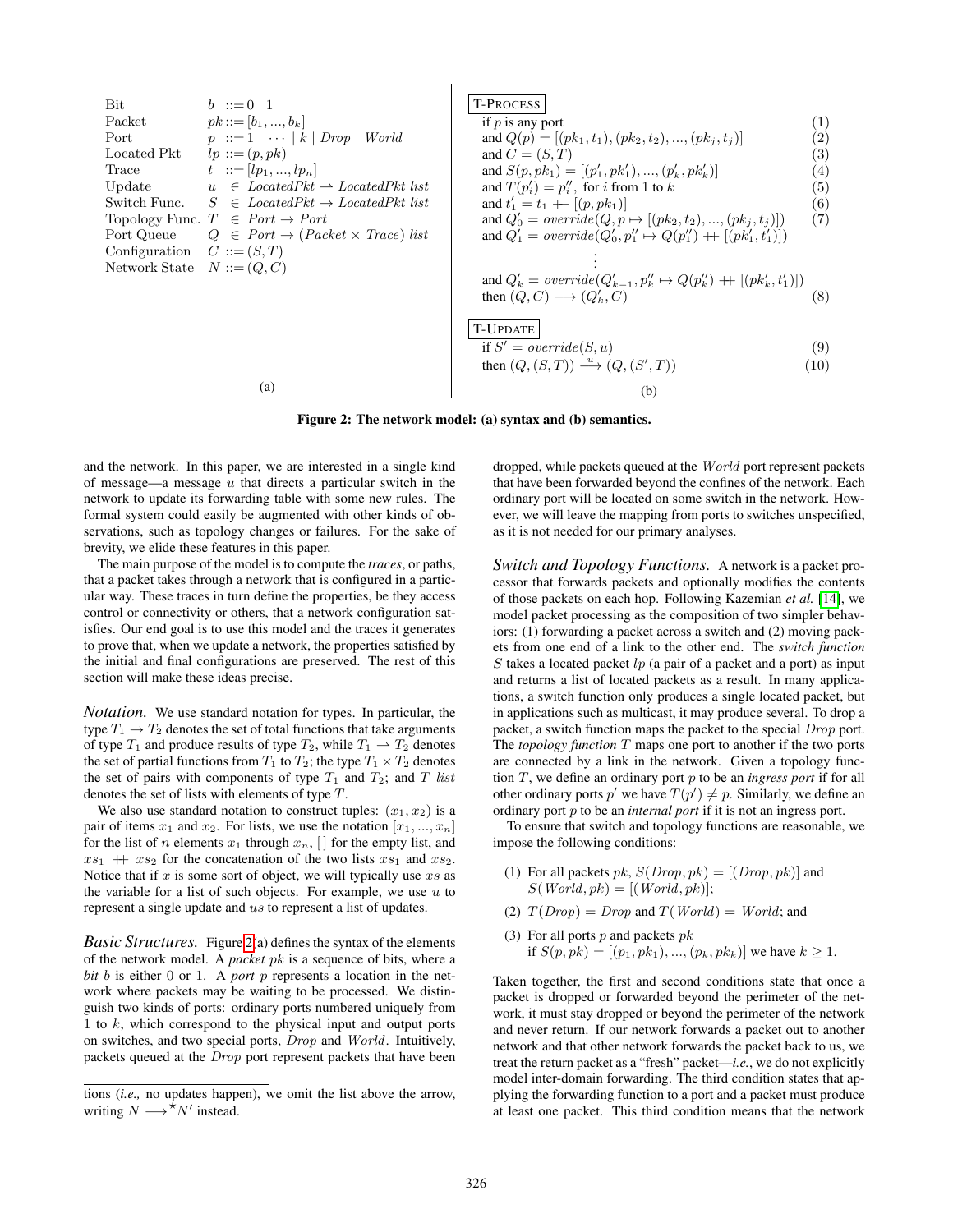cannot drop a packet simply by not forwarding it anywhere. Dropping packets occurs by explicitly forwarding a single packet to the Drop port. This feature makes it possible to state network properties that require packets either be dropped or not.

*Configurations and Network States.* A *trace* t is a list of located packets that keeps track of the hops that a packet takes as it traverses the network. A *port queue* Q is a total function from ports to lists of packet-trace pairs. These port queues record the packets waiting to be processed at each port in the network, along with the full processing history of that packet. Several of our definitions require modifying the state of a port queue. We do this by building a new function that overrides the old queue with a new mapping for one of its ports:  $override(Q, p \mapsto l)$  produces a new port queue  $Q'$  that maps  $p$  to  $l$  and like  $Q$  otherwise.

$$
override(Q, p \mapsto l) = Q'
$$
  
where  $Q'(p') = \begin{cases} l & \text{if } p = p' \\ Q(p') & \text{otherwise} \end{cases}$ 

A *configuration* C comprises a switch function S and a topology function T. A *network state* N is a pair (Q, C) containing a port queue  $Q$  and configuration  $C$ .

*Transitions.* The formal definition of the network semantics is given by the relations defined in Figure [2\(](#page-3-0)b), which describe how the network transitions from one state to the next one. The system has two kinds of transitions: packet-processing transitions and update transitions. In a packet-processing transition, a packet is retrieved from the queue for some port, processed using the switch function  $S$  and topology function  $T$ , and the newly generated packets are enqueued onto the appropriate port queues. More formally, packet-processing transitions are defined by the T-PROCESS case in Figure [2\(](#page-3-0)b). Lines 1-8 may be read roughly as follows:

- (1) If  $p$  is any port,
- (2) a list of packets is waiting on  $p$ ,
- (3) the configuration  $C$  is a pair of a switch function  $S$  and topology function T,
- (4) the switch function  $S$  forwards the chosen packet to a single output port, or several ports in the case of multicast, and possibly modifies the packet
- (5) the topology function  $T$  connects each output port to an input port,
- (6) a new trace  $t'_1$ , which extends the old trace and records the current hop, is generated,
- (7) a new queue  $Q'_k$  is generated by moving packets across links as specified in steps  $(4)$ ,  $(5)$  and  $(6)$ ,
- (8) then  $(Q, C)$  can step to  $(Q'_k, C)$ .

In an update transition, the switch forwarding function is updated with new behavior. We represent an *update* u as a partial function from located packets to lists of located packets (*i.e.*, an update is just a "part" of a global (distributed) switch function). To apply an update to a switch function, we overwrite the function using all of the mappings contained in the update. More formally, *override*(S, u) produces a new function  $S'$  that behaves like u on located packets in the domain<sup>[2](#page-4-0)</sup> of  $u$ , and like  $S$  otherwise.

$$
override(S, u) = S'
$$
  
where 
$$
S'(p, pk) = \begin{cases} u(p, pk) & \text{if } (p, pk) \in \text{dom}(u) \\ S(p, pk) & \text{otherwise} \end{cases}
$$

Update transitions are defined formally by the T-UPDATE case in Figure [2\(](#page-3-0)b). Lines 9-10 may be read as follows: if  $S'$  is obtained by applying update  $u$  to a switch in the network then network state  $(Q, (S, T))$  can step to new network state  $(Q, (S', T))$ .

*Network Semantics.* The overall semantics of a network in our model is defined by allowing the system to take an arbitrary number of steps starting from an *initial state* in which the queues of all internal ports as well as World and Drop are empty, and the queues of external ports are filled with pairs of packets and the empty trace. The reflexive and transitive closure of the single-step transition relation  $N \stackrel{us}{\longrightarrow} \stackrel{\star}{N'}$  is defined in the usual way, where the sequence of updates recorded in the label above the arrow is obtained by con-catenating all of the updates in the underlying transitions in order.<sup>[3](#page-4-1)</sup> A network *generates* a trace t if and only if there exists an initial state Q such that  $(Q, C) \longrightarrow^{\star}(Q', C)$  and t appears in Q'. Note that no updates may occur when generating a trace.

*Properties.* In general, there are myriad properties a network might satisfy—*e.g.*, access control, connectivity, in-order delivery, quality of service, fault tolerance, to name a few. In this paper, we will primarily be interested in *trace properties*, which are prefixclosed sets of traces. Trace properties characterize the paths (and the state of the packet at each hop) that an individual packet is allowed to take through the network. Many network properties, including access control, connectivity, routing correctness, loopfreedom, correct VLAN tagging, and waypointing can be expressed using trace properties. For example, loop-freedom can be specified using a set that contain all traces except those in which some ordinary port  $p$  appears twice. In contrast, timing properties and relations between multiple packets including quality of service, congestion control, in-order delivery, or flow affinity are not trace properties.

We say that a port queue  $Q$  satisfies a trace property  $P$  if all of the traces that appear in  $Q$  also appear in the set  $P$ . Similarly, we say that a network configuration  $C$  satisfies a trace property P if for all *initial* port queues Q and all (update-free) executions  $(Q, C) \longrightarrow^{\star}(Q', C)$ , it is the case that  $Q'$  satisfies P.

## 4. PER-PACKET ABSTRACTION

One reason that network updates are difficult to get right is that they are a form of concurrent programming. Concurrent programming is hard because programmers must consider the interleaving of every operation in every thread and this leads to a combinatorial explosion of possible outcomes—too many outcomes for most programmers to manage. Likewise, when performing a network update, a programmer must consider the interleaving of switch update operations with every kind of packet that might be traversing their network. Again, the number of possibilities explodes.

Per-packet consistent updates reduce the number of scenarios a programmer must consider to just two: for every packet, it is as if the packet flows through the network *completely before* the update occurs, or *completely after* the update occurs.

One might be tempted to think of per-packet consistent updates as "atomic updates", but they are actually better than that. An atomic update would cause packets in flight to be processed partly according to the configuration in place prior to the update, and partly according to the configuration in place after the update. To understand what happens to those packets (*e.g.*, whether they get dropped), a programmer would have to reason about every possible

<span id="page-4-0"></span> $2$ Domain of an update is the set of located packets it's defined upon.

<span id="page-4-1"></span><sup>&</sup>lt;sup>3</sup>The semantics of the network is defined from the perspective of an omniscient observer, so there is an order in which the steps occur.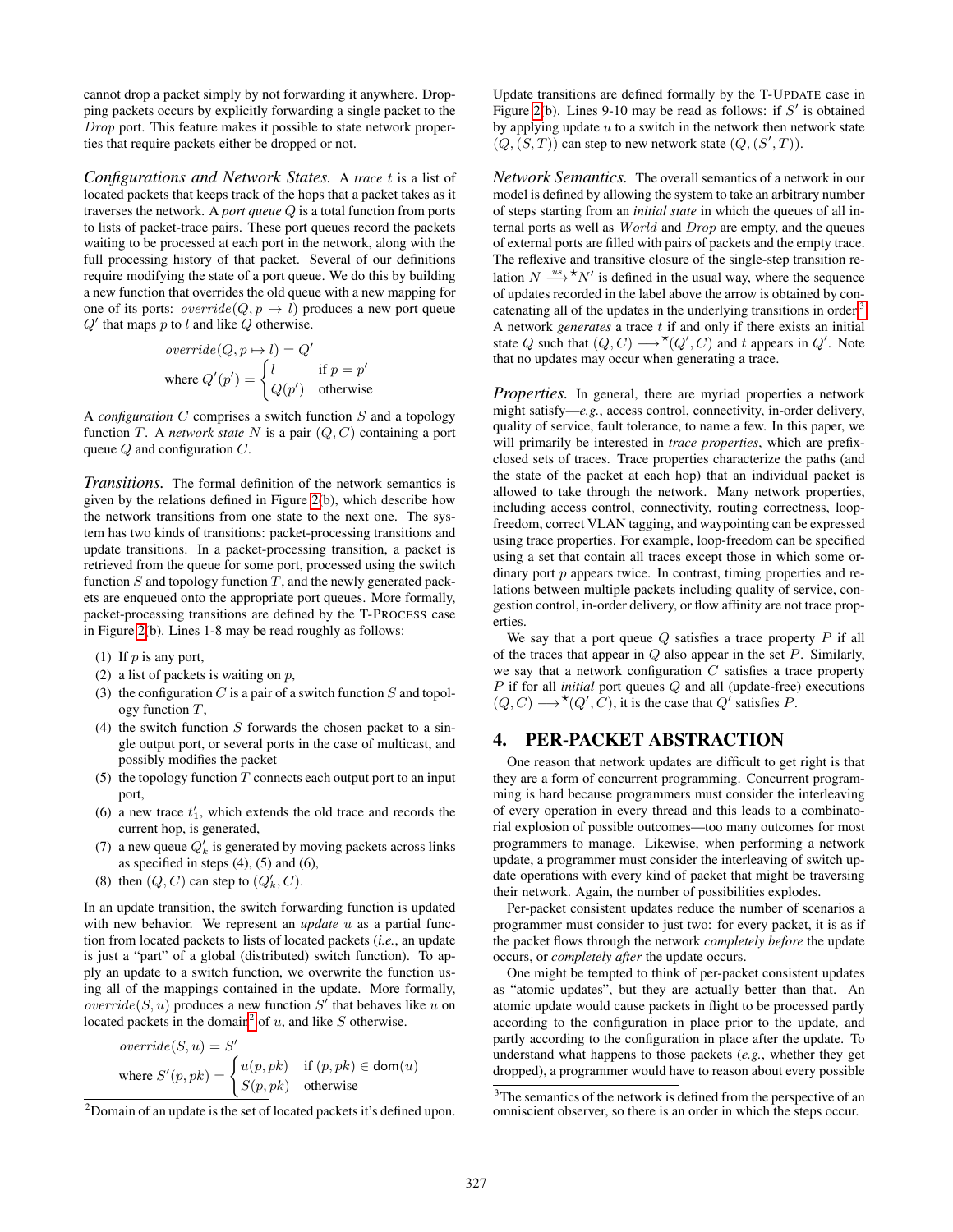trace formed by concatenating a prefix generated by the original configuration with a suffix generated by the new configuration.

Intuitively, per-packet consistency states that for a given packet, the traces generated during an update come from the old configurations, or the new configuration, but not a mixture of the two. In the formal definition of per-packet consistency, we introduce an equivalence relation ∼ on packets. We extend this equivalence relation to traces by considering two traces to be equivalent if the packets they contain are equivalent according to the  $\sim$  relation (similarly, we extend  $\sim$  to properties in the obvious way). We then require that all traces generated *during* the update be equivalent to a trace generated by either the initial or final configuration. For the rest of the paper, when we say that ∼ is an equivalence relation on traces, we assume that it has been constructed like this. This specification gives implementations of updates flexibility by allowing some minor, irrelevant differences to appear in traces (where ∼ defines the notion of irrelevance precisely). For example, we can define a "version" equivalence relation that relates packets  $pk$  and  $pk'$ which differ only in the value of their version tags. This relation will allow us to state that changes to version tags performed by the implementation mechanism for per-packet update are irrelevant. In other words, a per-packet mechanism may perform internal bookkeeping by stamping version tags without violating our technical requirements on the correctness of the mechanism. The precise definition of per-packet consistency is as follows.

Definition 1 (Per-packet ∼-consistent update) *Let* ∼ *be a traceequivalence relation. An update sequence* us *is a per-packet* ∼ *consistent update from*  $C_1$  *to*  $C_2$  *if and only if, for all* 

• *initial states* Q*,*

- *executions*  $(Q, C_1) \xrightarrow{us} {\star} (Q', C_2)$ ,
- *and traces*  $t$  *in*  $Q'$ *,*

*there exists*

- *an initial state*  $Q_i$ ,
- *and either an execution*  $(Q_i, C_1) \longrightarrow^{\star}(Q'', C_1)$  *or an exe-* $\alpha$  cution  $(Q_i, C_2) \longrightarrow^{\star}(Q'', C_2)$ ,

*such that*  $Q''$  *contains*  $t'$ *, for some trace*  $t'$  *with*  $t' \sim t$ *.* 

From an implementer's perspective, the operational definition of per-packet consistency given above provides a specification that he or she must meet. However, from a programmer's perspective, there is another, more useful side to per-packet consistency: *perpacket consistent updates preserve every trace property.*

**Definition 2** ( $\sim$ -property preservation) *Let*  $C_1$  *and*  $C_2$  *be configurations and* ∼ *be a trace-equivalence relation. A sequence* us *is a* ∼*-property-preserving update from*  $C_1$  *and*  $C_2$  *if and only if, for all*

- *initial states* Q*,*
- *executions*  $(Q, C_1) \xrightarrow{us} {\star} (Q', C_2)$ ,
- *and properties*  $P$  *that are satisfied by*  $C_1$  *and*  $C_2$  *and do not distinguish traces related by* ∼*,*

*we have that*  $Q'$  *satisfies*  $P$ *.* 

Universal ∼-property preservation gives programmers a strong principle they can use to reason about their programs. If programmers check that a trace property such as loop-freedom or access control holds of the network configurations before and after an update, they are guaranteed it holds of every trace generated throughout the update process, even though the series of observations us may contain many discrete update steps. Our main theorem states that per-packet consistent updates preserve all properties:

Theorem 1 *For all trace-equivalence relations* ∼*, if* us *is a perpacket* ∼*-consistent update of*  $C_1$  *to*  $C_2$  *then us is a* ∼*-propertypreserving update of*  $C_1$  *to*  $C_2$ *.* 

The proof of the theorem is a relatively straightforward application of our definitions. From a practical perspective, this theorem allows a programmer to get great mileage out of per-packet consistent updates. In particular, since per-packet consistent updates preserve *all* trace properties, the programmers do not have to tell the system *which* specific properties must be invariant in their applications.

From a theoretical perspective, it is also interesting that the converse of the above theorem holds. This gives us a sort of completeness result: if programmers want an update that preserves all properties, they need not search for it outside of the space of perpacket consistent updates—any universal trace-property preserving update is a per-packet consistent update.

**Theorem 2** *For all trace-equivalence relations*  $\sim$ , *if us is a*  $\sim$ *property-preserving update of*  $C_1$  *to*  $C_2$  *then us is a per-packet* ∼*-consistent update of* C<sup>1</sup> *to* C2*.*

The proof of this theorem proceeds by observing that since us preserves all ∼-properties, it certainly preserves the following ∼ property  $P_{\text{or}}$ :

 $\{t \mid \text{there exists an initial } Q \text{ and a trace } t' \}$ and  $((Q, C_1) \longrightarrow {}^{\star}(Q', C_1)$  or  $(Q, C_2) \longrightarrow {}^{\star}(Q', C_2)),$ and  $t \sim t'$ , and  $t' \in Q'$ }

By the definition of  $P_{or}$ , the update us generates no traces that cannot be generated either by the initial configuration  $C_1$  or by the final configuration  $C_2$ . Hence, by definition, us is per-packet consistent.

# <span id="page-5-0"></span>5. PER-PACKET MECHANISMS

Depending on the network topology and the specifics of the configurations involved, there may be several ways to implement a perpacket consistent update. However, all of the techniques we have discovered so far, no matter how complicated, can be reduced to two fundamental building blocks: the one-touch update and the unobservable update. For example, our two-phase update mechanism uses unobservable updates to install the new configuration before it is used, and then "unlocks" the new policy by performing a onetouch update on the ingress ports.

*One-touch updates.* A one-touch update is an update with the property that no packet can follow a path through the network that reaches an updated (or to-be-updated) part of the switch rule space more than once.

**Definition 3 (One-touch Update)** Let  $C_1 = (S, T)$  be the origi*nal network configuration,*  $us = [u_1, ..., u_k]$  *an update sequence, and*  $C_2 = (S[u_1, ..., u_k], T)$  *the new configuration, such that the domains of each update*  $u_1$  *to*  $u_k$  *are mutually disjoint. If, for all* 

- *initial states* Q*,*
- *and executions*  $(Q, C_1) \xrightarrow{us} {}^{\star}(Q', C_2)$ *,*

*there does not exist a trace* t *in* Q 0 *such that*

- *t contains distinct trace elements*  $(p_1, pk_1)$  *and*  $(p_2, pk_2)$ *,*
- *and*  $(p_1, pk_1)$  *and*  $(p_2, pk_2)$  *both appear in the domain of update functions*  $[u_1, ..., u_k]$ *,*

*then* us *is a one-touch update from*  $C_1$  *to*  $C_2$ *.*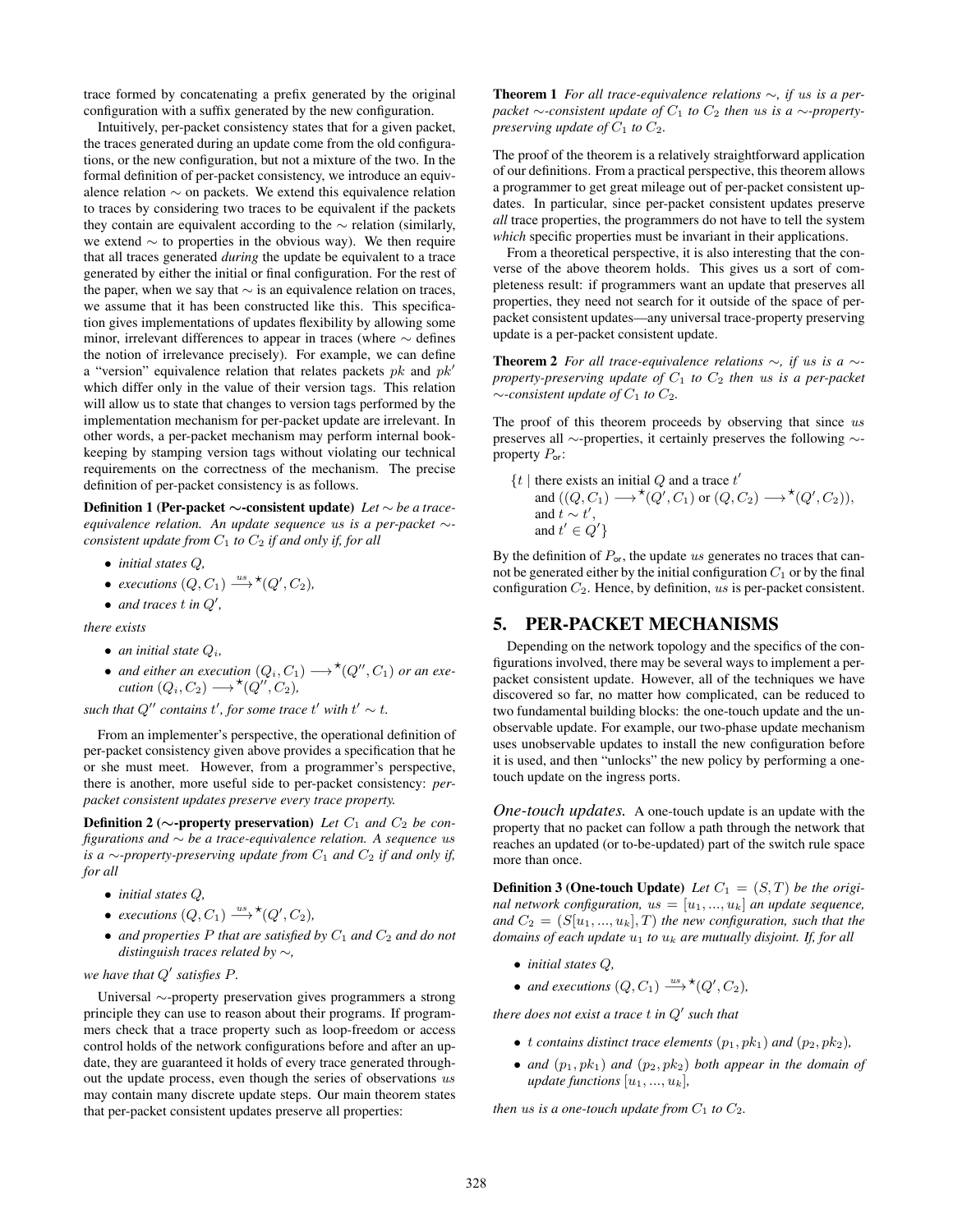Theorem 3 *If* us *is a one-touch update then* us *is a* ∼*-per-packet consistent update for any* ∼*.*

The proof proceeds by considering the possible traces  $t$  generated by an execution  $(Q, C_1) \stackrel{us}{\longrightarrow} {}^{\star}(Q', C_2)$ . There are two cases: (1) There is no element of  $t$  that appears in the domain of an update function in  $us$ , or (2) some element lp of t appears in the domain of an update function in  $us$ . In case (1),  $t$  can also be generated by an execution with no update observations:  $(Q, C_1) \longrightarrow^{\star}(Q'', C_1)$ , and the definition of per-packet consistency vacuously holds. In case (2), there are two subcases:

- (i)  $lp$  appears in the trace prior to the update taking place and so t is also generated by  $(Q, C_1) \longrightarrow^{\star}(Q'', C_1)$ .
- (ii)  $lp$  appears in the trace after the update has taken place and so t is also generated by  $(Q, C_2) \longrightarrow^{\star}(Q'', C_2)$ .

The one-touch update mechanism has a few immediate, more specific applications:

- *Loop-free switch updates:* If a switch is not part of a topological loop (either before or after the update), then updating all the ports on that switch is an instance of a one-touch update and is per-packet consistent.
- *Ingress port updates:* An ingress port interfaces exclusively with the external world, so it can not be a part of an internal topological loop and is never on the same trace as any other ingress port. Consequently, any update to ingress ports is a one-touch update and is per-packet consistent. Such updates can be used to change the admission control policy for the network, either by adding or excluding flows.

When one-touch updates are combined with unobservable updates, there are many more possibilities.

*Unobservable updates.* An unobservable update is an update that does not change the set of traces generated by a network.

**Definition 4 (Unobservable Update)** *Let*  $C_1 = (S, T)$  *be the original network configuration,*  $us = [u_1, ..., u_k]$  *an update sequence, and*  $C_2 = (S[u_1, ..., u_k], T)$  *the new configuration. If, for all* 

- *initial states* Q*,*
- *executions*  $(Q, C_1) \xrightarrow{us} {\star} (Q', C_2)$ ,
- *and traces*  $t$  *in*  $Q'$ *,*

*there exists*

- *an initial state*  $Q_i$ ,
- *and an execution*  $(Q_i, C_1) \longrightarrow^{\star}(Q'', C_1)$ *,*

*such that the trace* t *is in* Q <sup>00</sup>*, then* us *is an unobservable update from*  $C_1$  *to*  $C_2$ *.* 

Theorem 4 *If* us *is an unobservable update then* us *is a per-packet consistent update.*

The proof proceeds by observing that every trace generated during the unobservable update  $(Q, C_1) \stackrel{us}{\longrightarrow} {}^{\star}(Q', C_2)$  also appears in the traces generated by  $C_1$ .

On their own, unobservable updates are useless as they do not change the semantics of packet forwarding. However, they may be combined with other per-packet consistent updates to great effect using the following theorem.

**Theorem 5 (Composition)** *If* us<sub>1</sub> *is an unobservable update from*  $C_1$  *to*  $C_2$  *and*  $us_2$  *is a per-packet consistent update from*  $C_2$  *to*  $C_3$ *then*  $us_1 + us_2$  *is a per-packet consistent update from*  $C_1$  *to*  $C_3$ *.* 

A simple use of composition arises when one wants to achieve a per-packet consistent update that extends a policy with a completely new path.

• *Path extension:* Consider an initial configuration  $C_1$ . Suppose  $[u_1, u_2, ..., u_k]$  updates ports  $p_1, p_2, ..., p_k$  respectively to lay down a new path through the network with  $u_1$  updating the ingress port. Suppose also that the ports updated by  $us = [u_2, ..., u_k]$  are unreachable in network configuration  $C_1$ . Hence, us is an unobservable update. Since  $[u_1]$  updates an ingress port, it is a one-touch update and also per-packet consistent. By the composition principle,  $us + [u_1]$  is a per-packet consistent update.

Notice that the path update is achieved by first laying down rules on switches 2 to  $k$  and then, when that is complete, laying down the rules on switch 1. A well-known (but still common!) bug occurs when programmers attempt to install new forwarding paths but lay down the elements of the path in wrong order [\[11\]](#page-11-10). Typically, there is a race condition in which packets traverse the first link and reach the switch 2 before the program has had time to lay down the rules on links 2 to k. Then when packets reach switch 2, it does not yet know how to handle them, and a default rule sends the packets to the controller. The controller often becomes confused as it begins to see additional packets that should have already been dealt with by laying down the new rules. The underlying cause of this bug is explained with our model—the programmer intended a per-packet consistent update of the policy with a new path, but failed to implement per-packet consistency correctly. All such bugs are eradicated from network programs if programmers use per-packet consistent updates and never use their own ad hoc update mechanisms.

<span id="page-6-0"></span>*Two-phase update.* So far, all of our update mechanisms have applied to special cases in which the topology, existing configuration, and/or updates have specific properties. Fortunately, provided there are a few bits in packets that are irrelevant to the network properties a programmer wishes to enforce, and can be used for bookkeeping purposes, we can define a mechanism that handles arbitrary updates using a two-phase update protocol.

Intuitively, the two-phase update works by first installing the new configuration on internal ports, but only enabling the new configuration for packets containing the correct version number. It then updates the ingress ports one-by-one to stamp packets with the new version number. Notice that the updates in the first phase are all unobservable, since before the update, the ingress ports do not stamp packets with the new version number. Hence, since updating ingress ports is per-packet consistent, by the composition principle, the two-phase update is also per-packet consistent.

To define the two-phase update formally, we need a few additional definitions. Let a version-property be a trace property that does not distinguish traces based on the value of version tags. A configuration C is a version-n configuration if  $C = (S, T)$  and S modifies packets processed by any ingress port  $p_{in}$  so that after passing through  $p_{in}$ , the packet's version bit is n. We assume that the S function does not otherwise modify the version bit of the packet. Two configurations  $C$  and  $C'$  coincide internally on version-n packets whenever  $C = (S, T)$  and  $C' = (S', T')$  and for all internal ports  $p$ , and for all packets  $pk$  with version bit set to *n*, we have that  $S(p, pk) = S'(p, pk)$ . Finally, an update *u* is a refinement of  $S$ , if for all located packets  $lp$  in the domain of  $u$ , we have that  $u(lp) = S(lp)$ .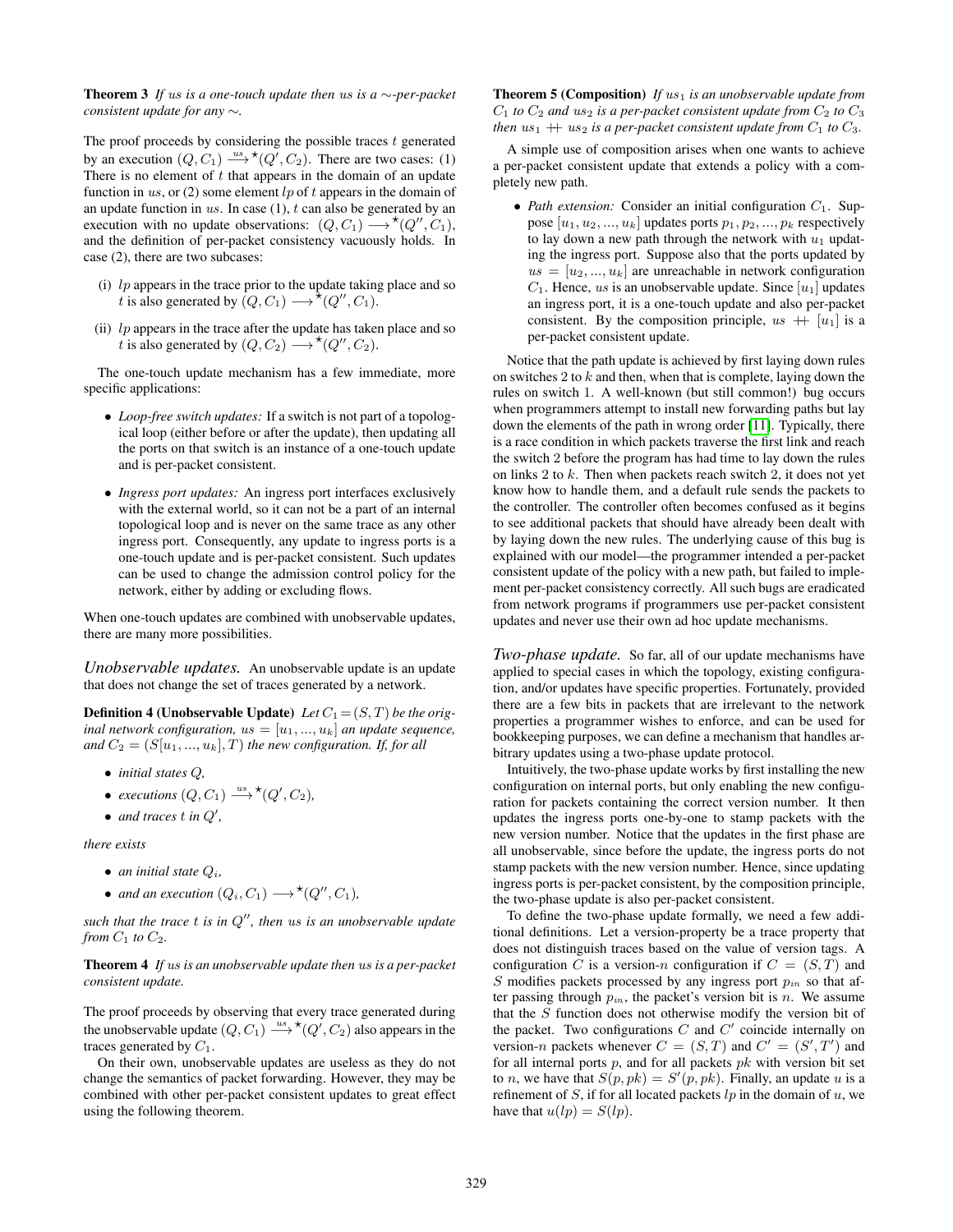**Definition 5 (Two-phase Update)** Let  $C_1 = (S, T)$  be a version-1 *configuration and*  $C_2 = (S', T)$  *be a version-2 configuration.* Assume that  $C_1$  and  $C_2$  *coincide internally on version-1 packets.* Let  $us = [u_1^i, ..., u_m^i, u_1^e, ..., u_n^e]$  be an update sequence such that

- $S' = \text{override}(S, us)$ ,
- each  $u_j^i$  and  $u_k^e$  is a refinement of S',
- p is internal, for each  $(p, pk)$  in the domain of  $u<sub>j</sub><sup>i</sup>$ ,
- and p is an ingress, for each  $(p, pk)$  in the domain of  $u_k^e$ .

*Then* us is a two-phase update from  $C_1$  to  $C_2$ .

Theorem 6 *If* us *is a two-phase update then* us *is per-packet consistent.*

The proof simply observes that  $us_1 = [u_1^i, ..., u_m^i]$  is an unobservable update, and  $us_2 = [u_1^e, ..., u_n^e]$  is a one-touch update (and therefore per-packet consistent). Hence, by composition, the twophase update  $us_1 + us_2$  is per-packet consistent.

*Optimized mechanisms.* Ideally, update mechanisms should satisfy *update proportionality*, where the cost of installing a new configuration should be proportional to the size of the configuration change. A perfectly proportional update would (un)install just the "delta" between the two configurations. The full two-phase update mechanism that installs the full new policy and then uninstalls the old policy lacks update proportionality. In this section, we describe optimizations that substantially reduce overhead.

Pure extensions and retractions are one important case of updates where a per-packet mechanism achieves perfect proportionality. A pure extension is an update that adds new paths to the current configuration that cannot be reached in the old configuration *e.g.*, adding a forwarding path for a new host that comes online. Such updates do not require a complete two-phase update, as only the new forwarding rules need to be installed—first at the internal ports and then at the ingresses. The rules are installed using the current version number. A *pure retraction* is the dual of a pure extension in which some paths are removed from the configuration. Again, the paths being removed must be unreachable in the new configuration. Pure retractions can be implemented by updating the ingresses, pausing to wait until packets in flight drain out of the network, and then updating the internal ports.

If paths are not only added or removed but are modified then more powerful optimizations are available. Per-packet consistency requires that the active paths in the network come from either of the configurations. The subset mechanism works by identifying the paths that have been added, removed or changed and then updating the rules along the entire path to use a new version. This optimization is always applicable, but in the degenerate case it devolves into a network-wide two-phase update.

# <span id="page-7-0"></span>6. CHECKING PROPERTY INVARIANCE

As per-packet consistent updates preserve all trace properties, programmers can turn any trace property checker that verifies individual, static network configurations into a verification engine that verifies the *invariance* of trace properties as configurations evolve over time. In this section, we demonstrate this idea concretely using a model checker, but it applies quite broadly; any kind of static network analysis can also benefit from our abstractions.

*Model Checking Trace Properties.* Intuitively, trace properties describe the paths that an individual packet is allowed to travel through the network, as well as the packet state at each point in the path. Temporal logic is a natural fit for the specification of such properties.

We use Computation Tree Logic (CTL) [\[15\]](#page-11-14), a branching time temporal logic, to specify the legal paths that a packet may take through the network. Simple formulae describe attributes of packets in the network. For example, the formula

$$
port = 3 & src_ip = 10.0.0.1
$$

describes a packet with a source IP 10.0.0.1 at port 3. As a second example, recall that our network model contains two special ports, Drop and World. A dropped packet is one that arrives at the Drop port; packets forwarded through our network correctly arrive at the *World* port.<sup>[4](#page-7-1)</sup> Hence the formula port = DROP simply states that the packet in question has been dropped.

While simple formulae describe a packet at one place in the network, the following quantified formulae describe a packet's path through the network.

- AX  $\phi$  or EX  $\phi$ . The formula  $\phi$  holds at the next position on all paths (AX) from the current position, or at the next position along at least one path (EX).
- AF  $\phi$  or EF  $\phi$ . On all paths (AF) or on some path (EF) from the current position,  $\phi$  holds on *some* future position.
- AG  $\phi$  or EG  $\phi$ . On all paths (AG) or on some path (EG) from the current position,  $\phi$  holds on *all* future positions.

With these operators, we can specify many interesting trace properties. For example, the 'no black holes' property (incoming traffic must not be dropped) can be specified as AG (port != DROP). Read aloud, this formula says, "On all paths, and at all future positions on those paths, the current port is never Drop."

Below, we state other useful trace properties as CTL formulae.

• No loops: every packet will eventually be dropped or leave the network. We represent this with the formula

AF (port = DROP | port = WORLD).

That is, on all paths through the network, a packet either reaches the outside world or is dropped.

• Egress: all packets with a header field  $h = 1$  reach the external world:

 $h = 1$  -> AF (port = WORLD).

That is, all paths for packets with  $h = 1$  eventually lead to the World port.

• Waypointing:<sup>[5](#page-7-2)</sup> all packets with a header field  $h = 1$  reach switch s4.

 $h = 1$  -> AF (switch = s4).

That is, all paths for packets with  $h = 1$  eventually pass through switch s4.

<span id="page-7-1"></span><sup>&</sup>lt;sup>4</sup>Recall that in our model, no packet is ever silently dropped packets are only explicitly dropped by virtue of being sent to the Drop port.

<span id="page-7-2"></span><sup>&</sup>lt;sup>5</sup>Though the model from the previous section did not mention switches, our implementation contains a notion of a set of ports belonging to a switch.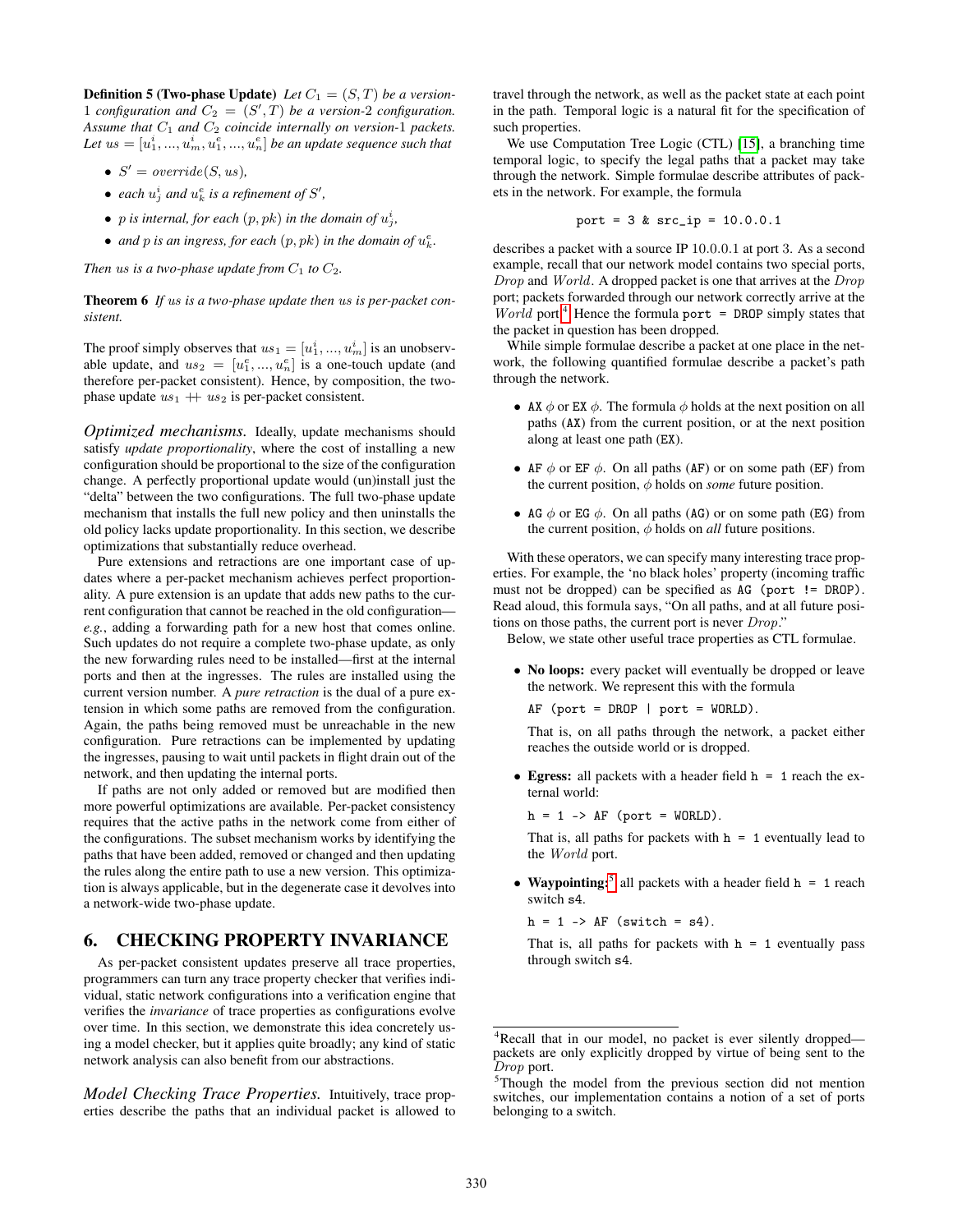• Blacklisting: no packets with header h = 0 traverse link (s2, s3).

```
(h = 0) ->
AG (switch = s2 \rightarrow ~(EX switch = s3))
```
That is, if a packet header matches  $h = 0$ , then on all paths where the packet reaches switch s2, it will not reach switch s3 on the next hop—i.e. it cannot traverse the edge between s2 and s3, if such an edge exists.

Blacklisting, which stipulates that a packet must not reach an edge or switch, is roughly the negation of waypointing, which stipulates that a packet must pass through an edge or switch. Thus, both switches and edges can be waypointed or blacklisted. Moreover, both properties generalize to sets of edges and switches by adding a clause for each element to the conclusion of the implication. For example, the waypointing property where packets with headers  $h = 0$  must pass through switches  $s1$  and  $s2$  is:

 $h = 0 \rightarrow (AF \text{ switch} = s1 \& AF \text{ switch} = s2).$ 

*Deploying Trace Verification.* Static analyses play a significant role in the traditional software development cycle, because they offer an opportunity to verify program properties before the final software deliverable ships. Software-defined networking provides a similar opportunity for network programmers: network updates are programs and can be analyzed before being deployed to update the network. As in the traditional software development cycle, the judicious use of static analyses in network programming can pinpoint bugs before deployment, reducing time spent diagnosing performance problems and patching security vulnerabilities. We envision verification procedures, like the trace verification described above, being deployed as part of the following scenarios:

- Planned change. Before deploying a planned network update, programmers verify that the new configuration maintains expected security and reliability properties.
- Debugging. Trace verification can serve as an "assert" statement, allowing the programmer to quickly check properties of the configuration under development.
- Background verification. The programmer may also verify a network configuration after deployment, reducing the delay in making updates while still catching bad configurations in a reasonably timely manner.

We implemented a library of canonical formulae based on the properties presented above, which we used to verify the example benchmarks we report on in this paper. On small examples—with tens of switches and hundreds of rules—the NuSMV tool reports results in under a second. Larger examples—such as guaranteeing no loops for shortest-path routing over Waxman graphs [\[16\]](#page-11-15) with hundreds of switches and hundreds of thousands of rules take over an hour.We leave it as an open question for the model checking community to determine how far verification of network trace properties can scale.

# <span id="page-8-0"></span>7. PER-FLOW CONSISTENCY

Per-packet consistency, while simple and powerful, is not always enough. Some applications require a stream of related packets to be handled consistently. For example, a server load-balancer needs all packets from the same TCP connection to reach the same server replica. In this section, we introduce the per-flow consistency abstraction, and discuss mechanisms for per-flow consistent updates.

*Per-flow abstraction.* To see the need for per-flow consistency, consider a network where a single switch S load-balances between two back-end servers A and B. Initially, S directs traffic from IP addresses starting with 0 (*i.e.*, source addresses in 0.0.0.0/1) to  $A$  and  $1$  (*i.e.*, source addresses in  $128.0.0.0/1$ ) to  $B$ . At some time later, we bring two additional servers  $C$  and  $D$  online, and re-balance the load using a two-bit prefix, directing traffic from addresses starting with 00 to  $A$ , 01 to  $B$ , 10 to  $C$ , and 11 to  $D$ .

Intuitively, we want to process packets from new TCP connections according to the new configuration. However, all packets in existing flows must go to the same server, where a *flow* is a sequence of packets with related header fields, entering the network at the same port, and not separated by more than  $n$  seconds. The particular value of  $n$  depends upon the protocol and application. For example, the switch should send packets from a host whose address starts with "11" to  $B$ , and not to  $D$  as the new configuration would dictate, if the packets belong to an ongoing TCP connection. Simply processing individual packets with a single configuration does not guarantee the desired behavior.

*Per-flow consistency* guarantees that all packets in the same flow are handled by the same version of the configuration. Formally, the per-flow abstraction preserves all path properties, as well as all properties that can be expressed in terms of the paths traversed by *sets* of packets belonging to the same flow.

*Per-flow mechanisms.* Implementing per-flow consistent updates is much more complicated than per-packet consistency because the system must identify packets that belong to active flows. Below, we discuss three different mechanisms. Our system implements the first of the three; the latter two, while promising, depend upon technology that is not yet available in OpenFlow.

Switch rules with timeouts: A simple mechanism can be obtained by combining versioning with rule timeouts, similar to the approach in [\[7\]](#page-11-9). The idea is to pre-install the new configuration on the internal switches, leaving the old version in place, as in per-packet consistency. Then, on ingress switches, the controller sets soft timeouts on the rules for the old configuration and installs the new configuration at lower priority. When all flows matching a given rule finish, the rule automatically expires and the rules for the new configuration take effect. When multiple flows match the same rule, the rule may be artificially kept alive even though the "old" flows have all completed. If the rules are too coarse, then they may never die! To ensure rules expire in a timely fashion, the controller can refine the old rules to cover a progressively smaller portion of the flow space. However, "finer" rules require more rules, a potentially scarce commodity. Managing the rules and dynamically refining them over time can be a complex bookkeeping task, especially if the network undergoes a *subsequent* configuration change before the previous one completes. However, this task can be implemented and optimized once in a run-time system, and leveraged over and over again in different applications.

Wildcard cloning: An alternative mechanism exploits the wildcard *clone* feature of the DevoFlow extension of OpenFlow [\[17\]](#page-11-16). When processing a packet with a *clone* rule, a DevoFlow switch creates a new "microflow" rule that matches the packet header fields exactly. In effect, clone rules cause the switch to maintain a concrete representation of each active flow. This enables a simple update mechanism: first, use clone rules whenever installing configurations; second, to update from old to new, simply replace all old clone rules with the new configuration. Existing flows will continue to be handled by the exact-match rules previously generated by the old clone rules, and new flows will be handled by the new clone rules, which themselves immediately spawn new microflow rules.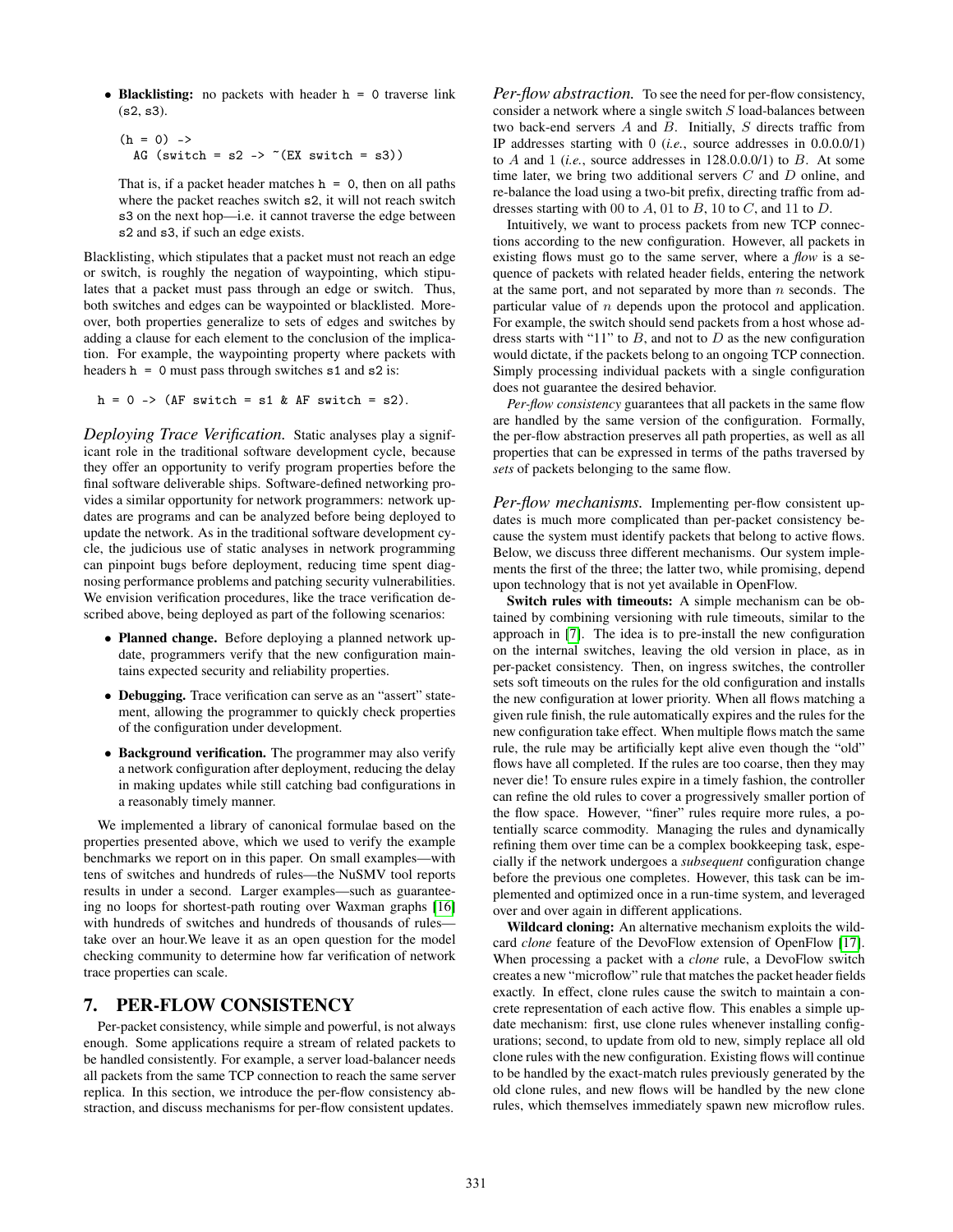While this mechanism does not require complicated bookkeeping on the controller, it does require a more complex switch.

End-host feedback: The third alternative exploits information readily available on the end hosts, such as servers in a data center. With a small extension, these servers could provide a list of active sockets (identified by the "five tuple" of IP addresses, TCP/UDP ports, and protocol) to the controller. As part of performing an update, the controller would query the local hosts and install highpriority microflow rules that direct each active flow to the assigned server replica. These rules could "timeout" after a period of inactivity, allowing future traffic to "fall through" to the new configuration. Alternatively, the controller could install "permanent" microflow rules, and explicitly remove them when the socket no long exists on the host, obviating the need for any assumptions about the minimum interval time between packets of the same connection.

# <span id="page-9-0"></span>8. IMPLEMENTATION AND EVALUATION

We have built a system called Kinetic that implements the update abstractions introduced in this paper, and evaluated its performance on small but canonical example applications. This section summarizes the key features of Kinetic and presents experimental results that quantify the cost of implementing network updates in terms of the number of rules added and deleted on each switch.

*Implementation overview.* Kinetic is a run-time system that sits on top of the NOX OpenFlow controller [\[18\]](#page-11-17). The system comprises several Python classes for representing network configurations and topologies, and a library of update mechanisms. The interface to these mechanisms is through the per\_packet\_update and per\_flow\_update functions. These functions take a new configuration and a network topology, and implement a transition to the new configuration while providing the desired consistency level. Both functions are currently based on the two-phase update mechanism, with the per\_flow\_update function using timeouts to track active flows. In addition to this basic mechanism, we have implemented a number of optimized mechanisms that can be applied under certain conditions—*e.g.*, when the update only affects a fraction of the network or network traffic. The runtime automatically analyzes the new configuration and topology and applies these optimizations when possible to reduce the cost of the update.

As described in Section [5,](#page-6-0) the two-phase update mechanism uses versioning to isolate the old configuration and traffic from the updated configuration. Because Kinetic runs on top of OpenFlow 1.0, we currently use the VLAN field to carry version tags (other options, like MPLS labels, are available in newer versions of Open-Flow). Our algorithms analyze the network topology to determine the ingress and internal ports and perform a two-phase update.

*Experiments*. To evaluate the performance of Kinetic, we developed a suite of experiments using the Mininet [\[19\]](#page-11-18) environment. Because Mininet does not offer performance fidelity or resource isolation between the simulated switches and the controller, we did not measure the time needed to implement an update. However, as a proxy for elapsed time, we counted the total number of install OpenFlow messages needed to implement each update, as well as the number of extra rules (beyond the size of either the old or new configurations) installed on a switch.

To evaluate per-packet consistency, we have implemented two canonical network applications: routing and multicast. The routing application computes the shortest paths between each host in the topology and updates routes as hosts come online or go offline and switches are brought up and taken down for maintenance. The multicast application divides the hosts evenly into two multicast groups and implements IP multicast along a spanning tree that connects all of the hosts in a group. To evaluate the effects of our optimizations, we ran both applications on three different topologies each containing 192 hosts and 48 switches in each of three different scenarios. The topologies were chosen to represent realistic and proposed network topologies found in datacenters (fattree, smallworld), enterprises (fattree) and a random topology (waxman). The three scenarios can be divided up into:

- 1. Dynamic hosts and static routes
- 2. Static hosts and dynamic routes
- 3. Dynamic hosts and dynamic routes

In each scenario, we moved between 3 different configurations, changing the network in a well-prescribed manner. In the dynamic host scenario, we randomly selected between 10% − 20% of the hosts and added or removed them from the network. In the dynamic routes scenario, we randomly selected 20% of the routes in the network, and forced them to re-route as if one of the switches in the route had been removed. For the multicast example, we changed one of the multicast groups each time. Static means that we did not change the host or routes.

To evaluate per-flow updates, we developed a load-balancing application that divides traffic between two server replicas, using a hash computed from the client's IP address. The update for this experiment involved bringing several new server replicas online and re-balancing the load among all of the servers.

*Results and analysis.* Table [2](#page-10-0) compares the performance of the subset optimization to a full two-phase update. Extension updates are not shown: whenever an extension update is applicable, our subset mechanism performs the same update with the same overhead. The two-phase update has high overhead in all scenarios.

We subject each application to a series of topology changes adding and dropping hosts and links—reflecting common network events that force the deployment of new network configurations. We measure the number of OpenFlow operations required for the deployment of the new configuration, as well as the overhead of installing extra rules to ensure per-packet consistency. The overhead is the ratio of the number of extra rules installed during the per-packet update of a switch divided by the (maximum) number of rules in the old or new configuration. For example, if the old and new configurations both had 100 rules and during the update the switch had 120 rules installed, that would be a 20% overhead. The *Overhead* column in Table [2](#page-10-0) presents the maximum overhead of all switches in the network. Two-phase update requires approximately 100% overhead, because it leaves the old configuration on the switch as it installs the new one. Because both configurations may not be precisely the same size, it is not always exactly 100%. In some cases, the new configuration may be much smaller than the old (for example, when routes are diverted away from a switch) and the overhead is much lower than 100%.

The first routing scenario, where hosts are added or removed, demonstrates the potential of our optimizations. When a new host comes online, the application computes routes between it and every other online host. Because the rules for the new routes do not affect traffic between existing hosts, they can be installed without modifying or reinstalling the existing rules. Similarly, when a host goes offline, only the installed rules routing traffic to or from that host need to be uninstalled. This leads to update costs proportional to the number of rules that changed between configurations, as opposed to a full two-phase update, where the cost is proportional to the size of the entire new configuration.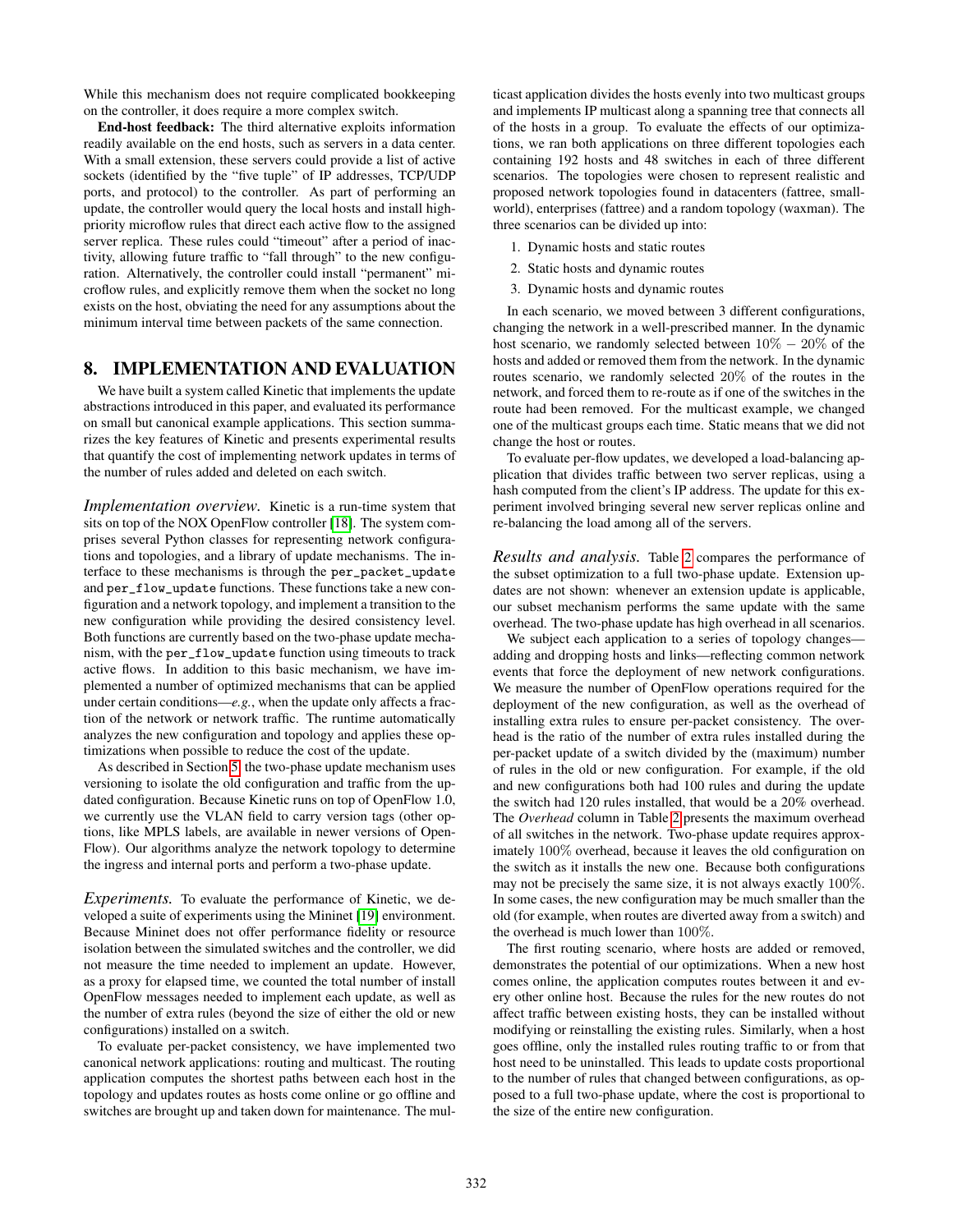| <b>Application</b> | <b>Toplogy</b> | <b>Update</b> | 2PC        |              | <b>Subset</b> |       |              |
|--------------------|----------------|---------------|------------|--------------|---------------|-------|--------------|
|                    |                |               | <i>Ops</i> | Max Overhead | <i>Ops</i>    | Ops % | Max Overhead |
| Routing            | Fat Tree       | <b>Hosts</b>  | 239830     | 92%          | 119003        | 50%   | 20%          |
|                    |                | Routes        | 266234     | 100%         | 123929        | 47%   | $10\%$       |
|                    |                | Both          | 239830     | 92%          | 142379        | 59%   | 20%          |
|                    | Waxman         | <b>Hosts</b>  | 273514     | 88%          | 136230        | 49%   | 66%          |
|                    |                | Routes        | 299300     | 90%          | 116038        | 39%   | 9%           |
|                    |                | Both          | 267434     | 91%          | 143503        | 54%   | 66%          |
|                    | Small World    | <b>Hosts</b>  | 320758     | $80\%$       | 158792        | 50%   | 30%          |
|                    |                | Routes        | 326884     | 85%          | 134734        | 41%   | 23%          |
|                    |                | Both          | 314670     | 90%          | 180121        | 57%   | 41%          |
| Multicast          | Fat Tree       | <b>Hosts</b>  | 1043       | 100%         | 885           | 85%   | $100\%$      |
|                    |                | Routes        | 1170       | 100%         | 634           | 54%   | 57%          |
|                    |                | Both          | 1043       | 100%         | 949           | 91%   | 100%         |
|                    | Waxman         | <b>Hosts</b>  | 1037       | 100%         | 813           | 78%   | 100%         |
|                    |                | Routes        | 1132       | 85%          | 421           | 37%   | 50%          |
|                    |                | <b>B</b> oth  | 1005       | 100%         | 821           | 82%   | 100%         |
|                    | Small World    | <b>Hosts</b>  | 1133       | 100%         | 1133          | 100%  | 100%         |
|                    |                | Routes        | 1114       | 90%          | 537           | 48%   | 66%          |
|                    |                | Both          | 1008       | 100%         | 1008          | 100%  | 100%         |

Experimental results comparing two-phase update (2PC) with our subset optimization (Subset). We add or remove hosts and change routes to trigger configuration updates. The *Ops* column measures the number of OpenFlow install operations used in each situation. The Subset portion of the table also has an additional column (Ops %) that tabulates (Subset Ops / 2PC Ops). *Overhead* measures the extra rules concurrently installed on a switch by our update mechanisms. We pessimistically present the maximum of the overheads for all switches in the network – there may be many switches in the network that never suffer that maximum overhead.

#### <span id="page-10-0"></span>Table 2: Experimental results.

Our optimizations yield fewer improvements for the multicast example, due to the nature of the example: when the spanning tree changes, almost all paths change, triggering an expensive update.

We have not applied our optimizations to the per-flow mechanism, therefore we do not include an optimization evaluation of the load balancing application.

#### 9. RELATED WORK

This paper builds on our earlier workshop paper [\[20\]](#page-11-19), which did not include a formal model or proofs, the optimized per-packet update mechanisms, formal verification of network configurations, or an implementation and evaluation.

The problem of avoiding undesired transient behavior during planned change has been well studied in the domain of distributed routing protocols. Most prior work focused on protocol-specific approaches of adjusting link metrics to minimize disruptions [\[8,](#page-11-0) [2,](#page-11-1) [3\]](#page-11-3). The recent work by Vanbever *et. al* [\[5\]](#page-11-4) also handles more significant intradomain routing changes, such as switching to a different routing protocol. Unlike our approach, these methods can only preserve basic properties such as loop-freedom and connectivity. In addition, these approaches are tied to distributed routing protocols, rather than the logically-centralized world of SDN.

Consensus Routing [\[9\]](#page-11-2) seeks to eliminate transient errors, such as disconnectivity, that arise during BGP updates. In particular, Consensus Routing's "stable mode" is similar to our per-packet consistency, though computed in a distributed manner for BGP routes. On the other hand, Consensus Routing only applies to a single protocol (BGP), whereas our work may benefit any protocol or application developed in our framework. The BGP-LP mechanism from [\[21\]](#page-11-20) is essentially per-packet consistency for BGP.

The dynamic software update problem is related to network update consistency. The problem of upgrading software in a general distributed system is addressed in [\[22\]](#page-11-21). The scope of that work differs in that the nodes being updated are general purpose computers, not switches, running general software.

The related problem of maintaining safety while updating firewall configurations has been addressed by Zhang *et. al* [\[23\]](#page-11-22). That work formalized a definition of safety similar in spirit to per-packet consistency, but limited to a single device.

In the past, a number of tools have been developed to analyze static network configurations [\[24\]](#page-11-23). Our main contribution is not to show that it is possible to analyze static network configurations (or that we can do so using a model checker). Rather, it is the fact that *any* such static analysis technique (such as header space analysis [\[14\]](#page-11-13)) can be combined with our per-packet consistent update mechanisms to guarantee that trace properties are preserved as configurations evolve over time.

The model developed by Kazemian *et. al* [\[14\]](#page-11-13) was the starting point for our own model. Since their model only spoke of a single, static configuration, we extended the network semantics to include updates so we could model a network changing dynamically over time. In addition, while their model was used to help *describe* their algorithms, ours was used to help us state and prove various correctness properties of our system.

# 10. CONCLUSIONS AND FUTURE WORK

Reasoning about concurrency is notoriously difficult, and network software is no exception. To make fundamental progress, the networking field needs simple, general, and reusable abstractions for changing the configuration of the network. Our per-packet and per-flow consistency abstractions allow programmers to focus their attention on the state of the network before and after a configuration change, without worrying about the transition in between. The update abstractions are powerful, in that the programmer does not need to identify the properties that should hold during the transition, since *any* property common to both configura